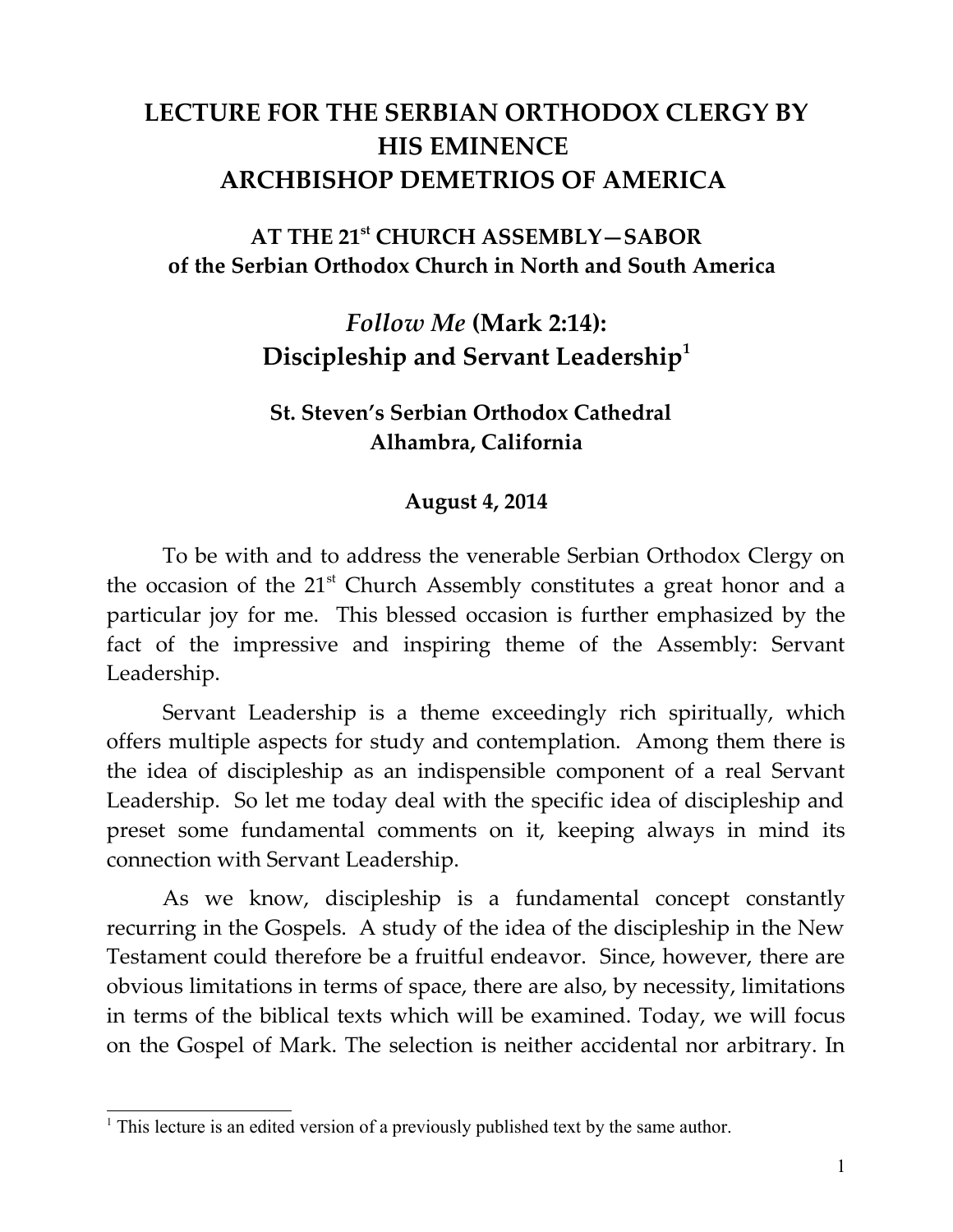the Gospel of Mark we encounter one of the most rich and profound New Testament sources for a substantive discussion on discipleship.

#### *1. Discipleship as a call by Christ*

Discipleship begins as a call by the Lord Jesus Christ. It is an event, a condition, or a status, which is initiated by Christ himself. This is present very early in the Gospel of Mark. Already in the opening chapter of this gospel we encounter the first major instance: Jesus *passing along by the Sea of Galilee, saw Simon and Andrew the brother of Simon casting a net in the sea; for they were fishermen. And Jesus said to them, 'Follow me and I will make you become fishers of men* (δεῦτε ὀπίσω μου, καὶ ποιήσω ὑμᾶς γενέσθαι ἁλιεῖς ἀνθρώπων). *And immediately they left their nets and followed him* (Mark 1:16- 18).

This first call is coupled, without any break in the Markan narrative, to a second call: *And (Jesus) going a little farther he saw James the son of Zebedee and John his brother... And immediately he called them.... And they followed him* (Mark 1:19-20).

In Chapter two of his gospel, Mark offers one more characteristic case: *And as he (i.e. Jesus) passed on, he saw Levi the son of Alphaeus sitting at the tax office and he said to him, "'Follow me (Ἀκολούθει μοι,* Mark 2:13-14).

The narrative in all these instances is extremely condense and reduced to a bare minimum. Thus it preserves only the very essential aspects. What is impressive here is the tremendous emphasis on Jesus' initiative. The call scene is introduced abruptly, with the simplest grammatical connection (the conjunction *and)* and with no anticipatory references of any kind. As a result, the discipleship emerges as a status which is created exclusively by Jesus and which starts by a personal calling issued by him. This calling is strongly underlined by the absence of any dialogue, and by the predominance of imperative verbal forms in the phrasing of the invitation (*δεῦτε ὀπίσω μου* Mark 1:17 and *ἀκολούθει μοι* Mark 2:14). In the episode with Levi, the only word that Jesus addresses to him is the simple, sole, imperative *follow me.* The verbal content of the entire scene is exhausted in just this one and only word, a fact that brings to a bold relief the unique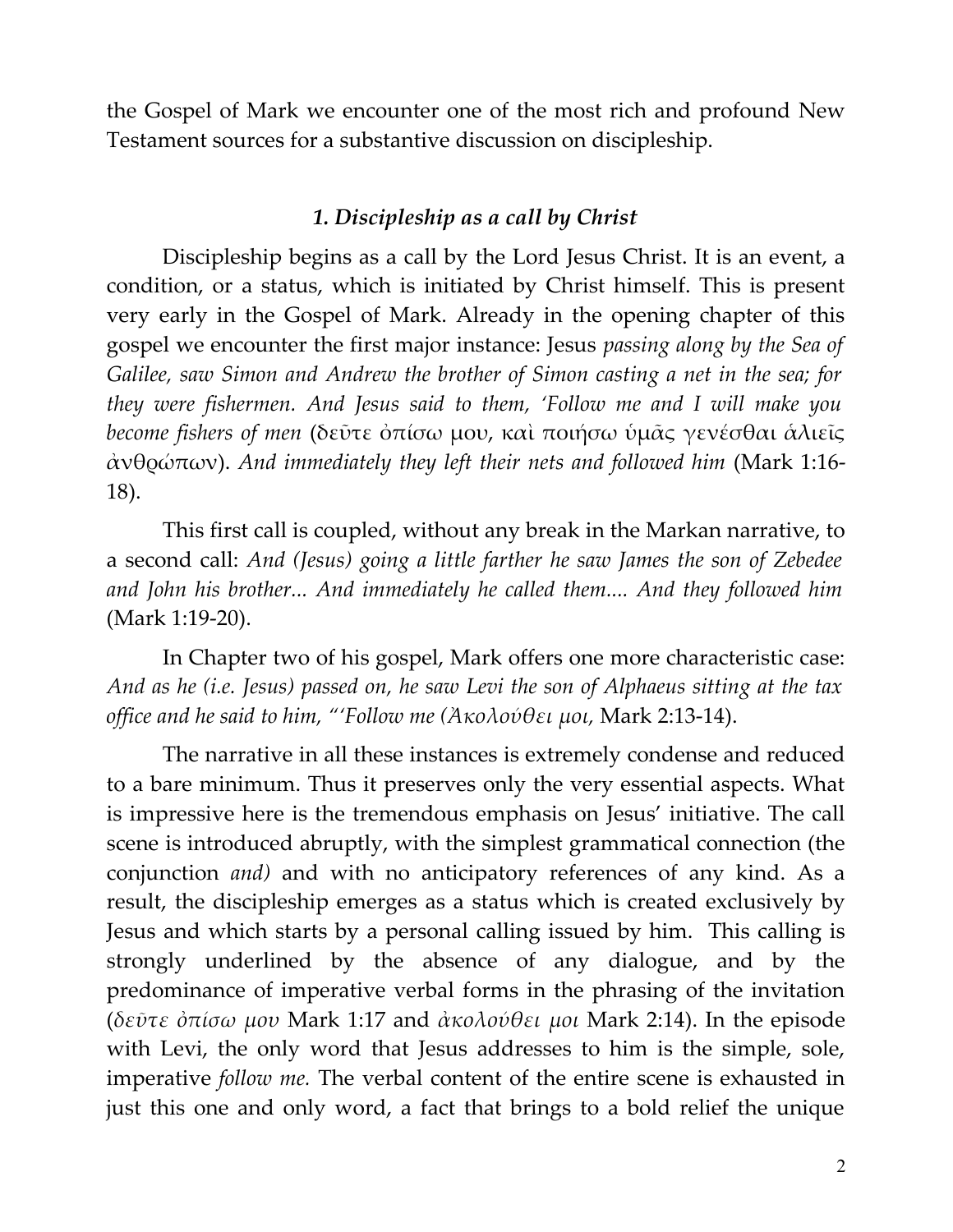significant of Jesus' invitation to discipleship. In fact, the invitations in both Mark 1:16-20 and Mark 2:14 look like commands rather than invitations, but the context indicated that this is merely a way of formulation which aims at emphasizing Jesus' initiative.

At the same time Mark reports in brief and terse terms the response of the disciples to the call: *and immediately they left their nets and they followed him* (Mark 1:18), *and they left their father Zebedee... and followed him* (Mark 1:20), *and he (Levi) rose and followed him* (Mark 2:14). In all cases the answer to the call is immediate and radical. This implies a decision of unusual magnitude, a personal commitment of the highest possible degree. We will return to this point later. Here one thing ought to be underscored, namely the suggestion offered by the text that the call to discipleship depends absolutely on Jesus and originates in him, but necessitates in turn a series of radical decisions on the part of the would-be disciple. Thus the call to discipleship activates the highest and strongest human capacities. Ultimately, however, the dominant theme is the call to follow Jesus, the dominant voice is the voice of Jesus inviting us to the status of discipleship.

## **2. Discipleship as a mission**

In the Gospel of Mark, discipleship is also understood as mission. The call by Jesus to an advanced stage and form of discipleship is at the same time an appointment, a fundamental assignment, and a mission. Reading some particular pericopes in Mark 1 has immediately the impression that discipleship is a tremendous possibility for a mission, for a special kind of work, for a task and enterprise of outstanding quality.

One such basic pericope is the text describing the mission charge of the Twelve (Mark 3:13-19). This text starts off with a short solemn introduction, which presents again the idea of Jesus absolute authority in calling people to discipleship: *And he went up in the mountain, and called to him those whom he desired (καὶ προσκαλεῖται οὓς ἤθελεν αὐτός).*

Next comes the appointment or mission statement: *and he appointed twelve (whom also he called apostles), to be with him, and to be sent out to preach and have authority to cast out demons* (Mark 3:14-15). The mission described in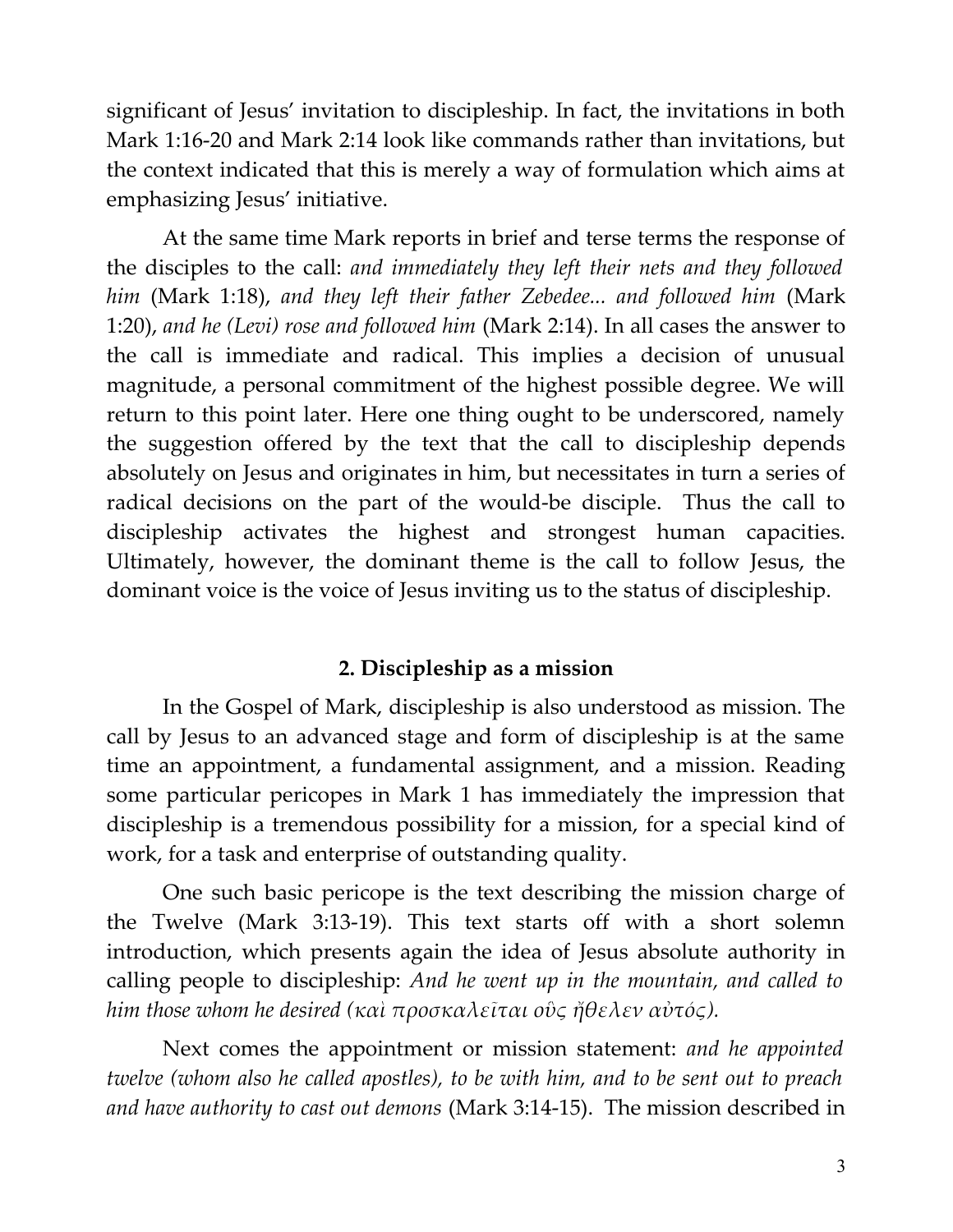the above passage comprises three fundamental elements. First, the people called to become the disciples *par excellence*, have as their first assignment to be with Jesus. This special aspect is frequently ignored when we discuss the various facets of mission according to the New Testament. To be with Jesus is an integral part of the reality of mission as present by Mark.

The second fundamental element revealed in Mark 3:14-15 is preaching. Proclaiming the Gospel as an indispensable part of a mission assignment. Discipleship here is understood as a commission to declare the truth of the Gospel. Mark does not qualify here what precisely this preaching means, he does not explain or describe. He limits himself to one word, one verb: to preach, to proclaim (κηρύσσειν). We know, however, that the same verb occurs in the fundamental programmatic passage Mark 1:14-15: *Jesus came into Galilee, preaching the Gospel of God and saying,' The time is fulfilled and the kingdom of God is at hand: repent and believe in the Gospel.'* The content and the meaning of the term *to preach, to proclaim* in this instance serves well as an exegetical guide for the understanding of the same term in Mark 3:14. Thus, preaching as a mission means to proclaim the coming of the Kingdom of God, as well as the call to repentance and faith in the Gospel.

The third basic element revealed in the passage under study is the aspect of mission as an authority *to cast out demons* (Mark 3:15). The concept of discipleship in its fullness includes the particular assignment of engaging in a series of activities by which the demonic powers are cast out, neutralized, vanquished. This commission seems at first glance to address the issue of people being possessed by the demons. The mission, nonetheless, is much wider and deeper. The demonology of Mark is inextricably intertwined with his Christology and with his understanding of human existence under the bondage of evil, demonic powers and disease. Thus *the casting out of demons* becomes sort of a code phrase or a condense statement which implies a huge number of diversified tasks. The common denominator in all these tasks is the liberation of the human existence from any demonic, evil, afflicting power.

The above presented aspects of discipleship as a mission may be strictly applicable initially to the twelve Apostles. Variations of it, however,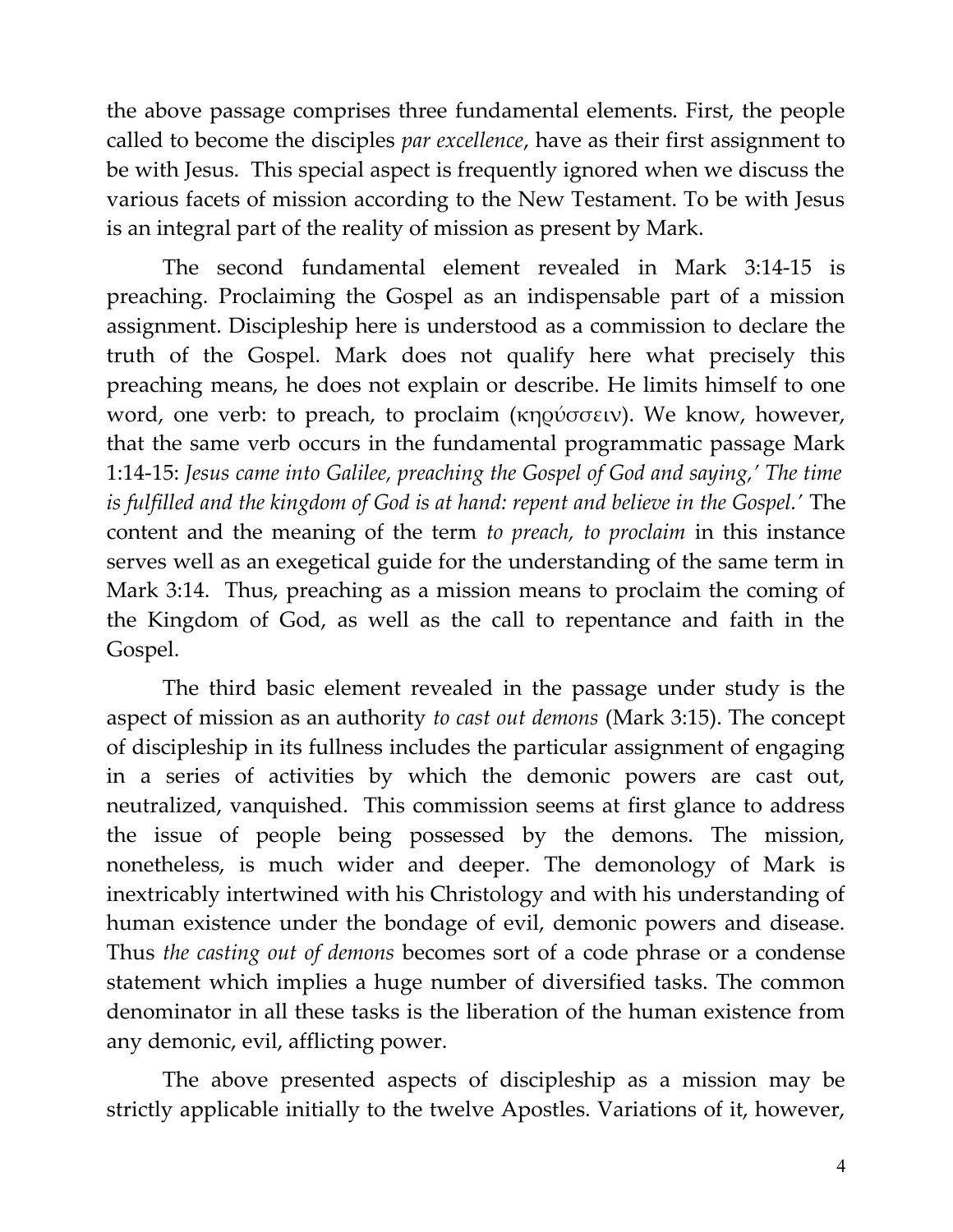are to be found in the life of the Church throughout the past centuries and today.

#### *3. Discipleship as a diakonia*

Markan scholarship has long ago recognized the very unique place that the lengthy unit Mark 8:27-10:52 occupies in the Gospel of Mark. Christological statements of great importance occur within the unit, which has an easily detectable tripartite structure. A characteristic feature of this structure is the clear and elaborate teaching of Jesus on discipleship as *diakonia*, attached consistently to each of the three major Christological predictions on the passion (Mark 8:31; 9:31; 10:33-34). Thus the teaching on discipleship acquires a more pronounced significance.

The predominant theme in this teaching is the idea of discipleship as service, as diakonia. According to the masterfully structured narrative in Mark 9, Jesus after announcing his imminent passion and death notices painfully that the disciples do not understand his saying. Even worse, while he is revealing his inexorably approaching death, they are discussing matters that disclose their personal ambitions and their craving for the highest possible rank *(they discussed with one another who was the greatest,* Mark 9:34). At this precise point Jesus reveals the amazing and radical truth concerning discipleship: *And he (Jesus) sat down and called the twelve; and he said to them, 'If anyone would be first, he must be last of all and servant of all'* (Εί τις θέλει πρώτος είναι, έσται πάντων έσχατος και πάντων διάκονος, Μark 9:35).

The very nature of discipleship here is revealed through a drastic changing of perspective. The preoccupation with possessing the first place, the passion for high ranking positions are transformed into a willingness and a decision to be the last end to perform something absolutely needed, namely to serve other people. Discipleship within the community of Christ means a consuming passion for *diakonia*, a function of diligent and unfailing service. The vision now is not a vision of a position but of a function. The call to discipleship is not a call to a static position of honor, power and glory, but a call to a dynamic work of service, of *diakonia*, of care for other people.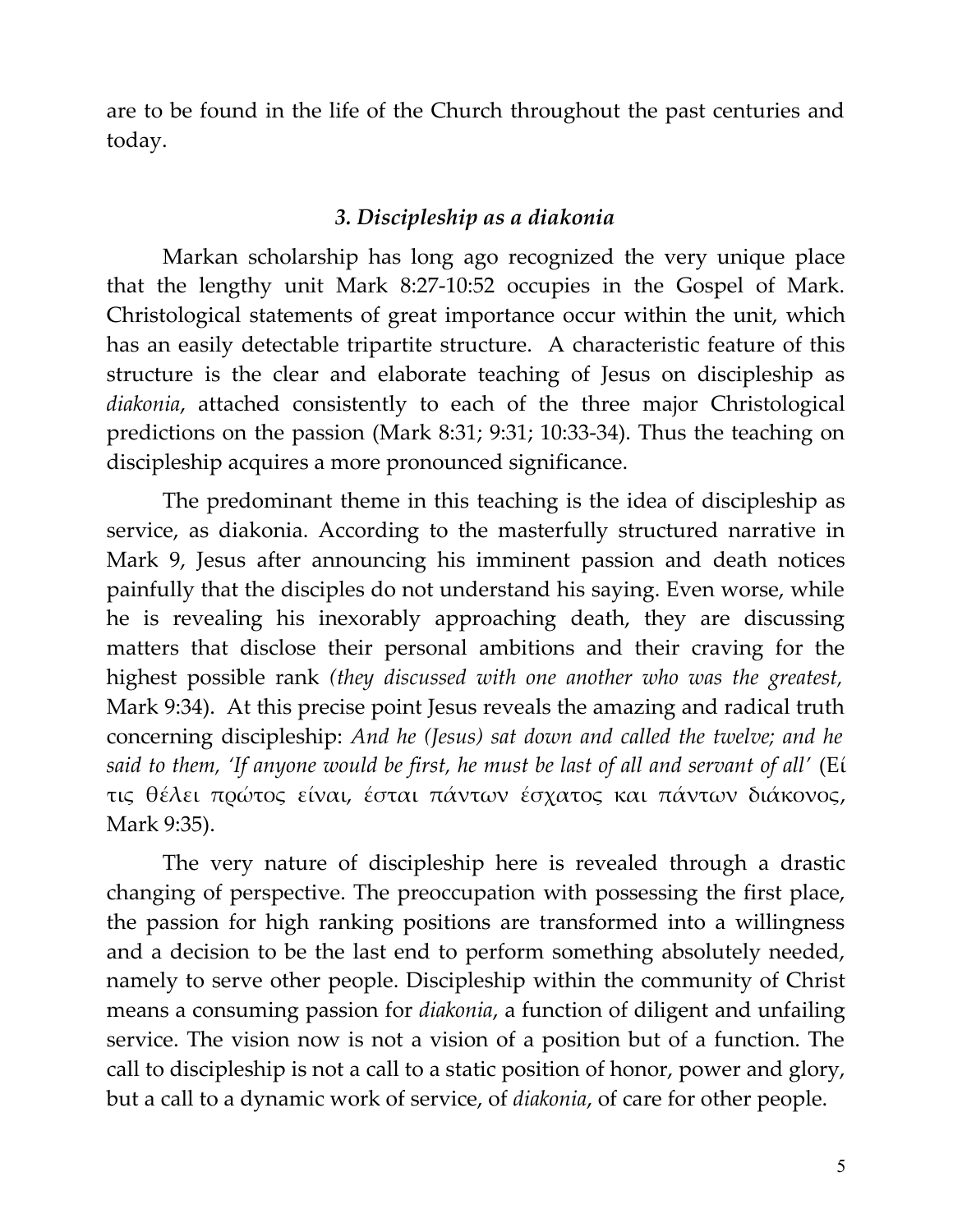This message of the Lord concerning the discipleship is so absolute that the formulation uses a terminology which does not leave any room for exceptions, excuses or reservations. Christ asks and directs his genuine disciple not only to be servant of the *other people,* but to be *servant of all* (πάντων διάκονος). The statement is astonishing in its radical, absolute and extreme demand, a fact which shows its paramount importance.

Jesus returns to the same subject after the third prediction of his passion and death (Mark 10:33-34). The scenario is similar to that of chapter 9. The disciples hear the sad forecast of the impending arrest and killing of their Master in Jerusalem. Yet they seem to be mentally deaf and blind. They do not understand Jesus. This time the statements of the Lord are more elaborate and explicit: *You know that those who are supposed to rule over the nations lord it over them, and their great men exercise authority over them. But it shall not be so among you; but whoever would be great among you must be your servant and whoever would be first among you must be slave of all* (Mark 10:42- 44). The comparison with the rulers of the nations, i.e. with the political power, shows exactly what the nature of discipleship as service is. At the same time the categorical statements and the absolute way of their formulation reveal again the importance of the message, which they carry.

The teaching on discipleship as service in Mark 9:35 and 10:42-44 is not, primarily, a teaching on humility, although the element of humility is very strong and inherent in the two passages. First and foremost the emphasis is on service as care for the others, as love, as being aware of the needs of the community. The priority of diakonia emphasizes the basic fact that discipleship is not an opportunity for individualistic moral perfection but for a new orientation in life in which the others, the community become the center of attention and love. A new mentality is presupposed here; a drastically different *modus vivendi* is introduced which is diametrically opposed to the one prevailing in the society. Eventually, what we face in Mark 9:35 and 10:42-44 is a new anthropology, a transformed image of human existence as service.

A decisive evidence for the last point is offered at the end of the pericope Mark 10:42-44. At the conclusion of that passage, Jesus adds one more statement by which he lays the unique foundation for the primacy of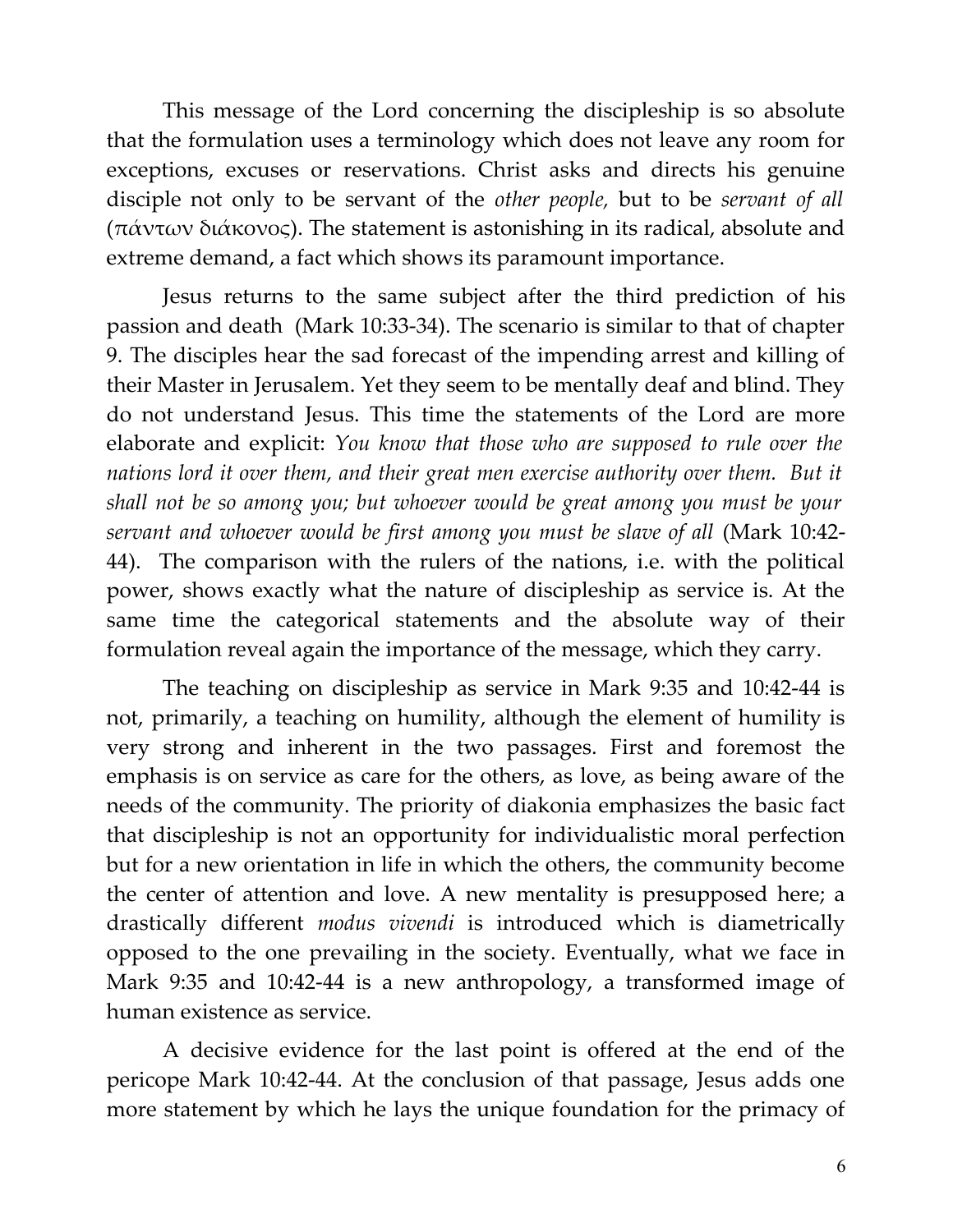service, for the understanding of diakonia as the highest and noblest function and purpose of human existence. This is his own person, purpose and function; ultimately his incarnation: *"For the Son of man also came not to be served but to serve and to give his life as a ransom for many"* (Mark 10:45).

Such a declaration makes diakonia or service an absolute characteristic of incarnation. Jesus as the perfect man is the διακονος, the servant. Thus διακονος becomes instantly an eminent and unique anthropological category, a fundamental model of existence in the realm of the Christian community. Discipleship as service constitutes the highest human state of existence, a state in which anthropology and Christology merge into an inseparable unity.

## **4. Discipleship as a knowledge of Christ**

Discipleship in the Gospel of Mark is directly related to knowledge. Knowledge of the truth revealed by Christ, and knowledge of Christ himself, constitute an essential sign and attribute of true and whole discipleship.

This is a rather painful subject for Mark as it becomes apparent even to a hasty reader of his gospel. The disciples, and more precisely the closest disciples like the Twelve, are often depicted in this gospel as people who have a chronic difficulty to understand what Jesus says and does, who are exceedingly slow in advancing in knowledge of the truth disclosed constantly by Christ, and of Christ himself.

Hence they are rebuked by him in various instances for either not understanding or for misunderstanding in spite of the ample opportunities for the opposite.

At this point a few passages from the Gospel of Mark ought to be cited. The first comes from Mark 4, the well-known chapter of the parables. The disciples, after listening to a number of parables, ask Jesus concerning them (Mark 4:10). He then, after a statement about the mystery of the kingdom of God and the parabolic teaching, *'said to them, 'Do you not understand this parable (i.e. the specific parable of the sower); how then will you*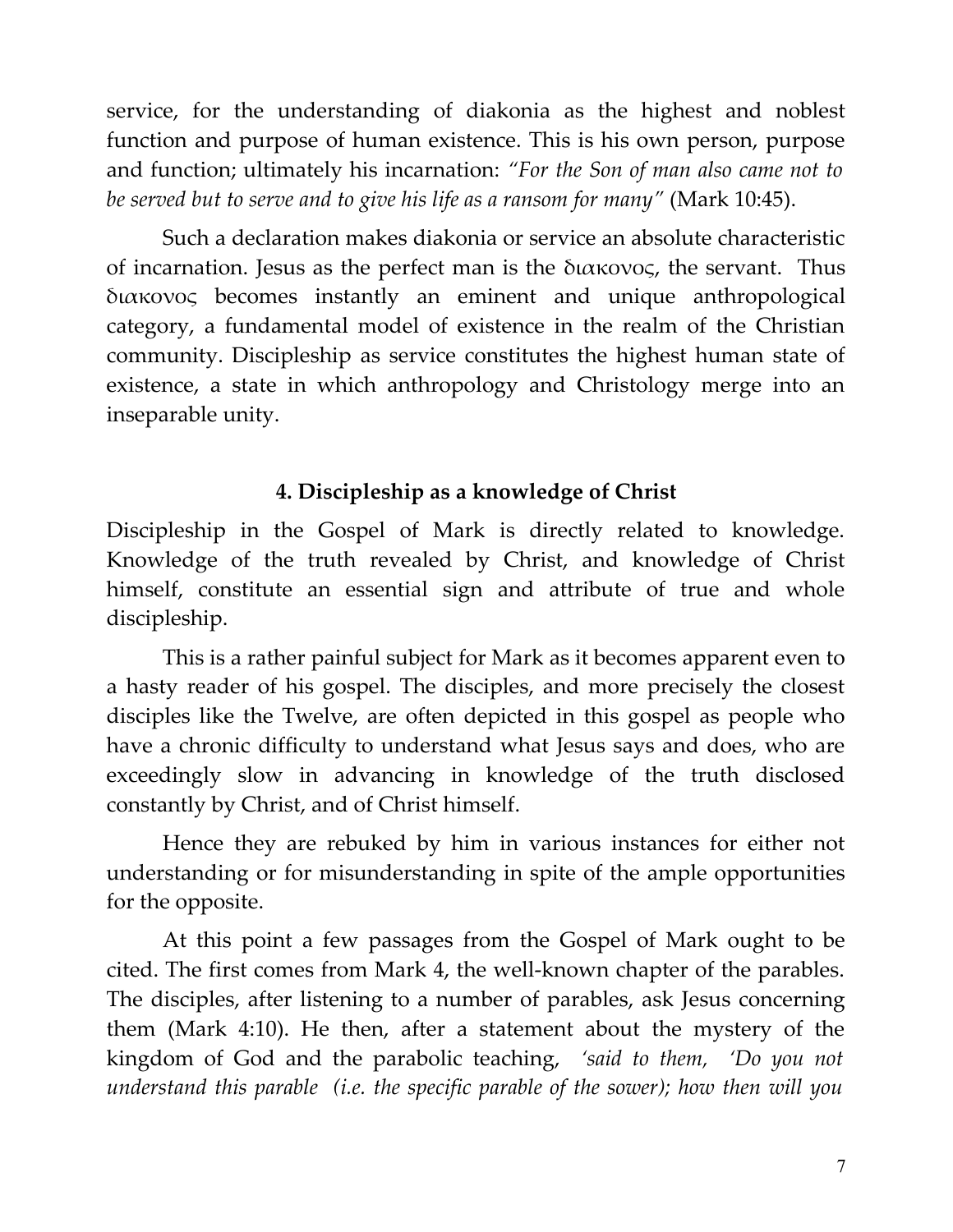*understand all the parables?'* (Mark 4:13). The question, no doubt, discloses the deficient knowledge and the limited perceptiveness of the disciples.

The most significant example in terms of sharp language is to be found in Mark 8:17-21. There, Jesus addresses the disciples with a stern reprimand for their lack of understanding of his teaching. The passage is loaded with pertinent words which appear in sentences arranged in the form of successive questions: *Do you not perceive or understand? Are your hearts hardened? Having eyes do you not see, and having ears do you not hear? And do you not remember? Do you not yet understand?* (Mark 8:17-21). The series of questions is overwhelming, and the message which they convey is plain: Discipleship without understanding of what Christ is, does, and says, is simply unthinkable.

Discipleship means an advanced knowledge of Christ, an understanding of his person which is beyond common and average beliefs, opinions, rumors or vague ideas.

Such a deep and whole knowledge of Christ is not a static, ossified accumulation of pertinent information. Discipleship as a deep understanding of Christ is a dynamic and alive state of existence in continuous progress and in continuous alertness and vigilance. Jesus before his passion warns his disciples that their knowledge of who Christ is will be severely challenged and exposed to the danger of fatal error: *And Jesus began to say to them, 'Take heed that no one leads you astray. Many will come in my name, saying, "I am he!" and they will lead many astray.'* A few verses down Jesus repeats the warning, And *then if anyone says to you, 'Look, here is the Christ!' or 'Look, there he is!' do not believe it. False Christs and false prophets will arise and show signs and wonders to lead astray, if possible, the elect. But take heed; I have told you all things beforehand* (Mark 13:21-3). Against such fierce onslaught of the powers of evil and error, only a strong deep and alive knowledge of Christ can successfully fight, persevere and remain victorious. This kind of knowledge is inseparable from any definition of true discipleship in Christ.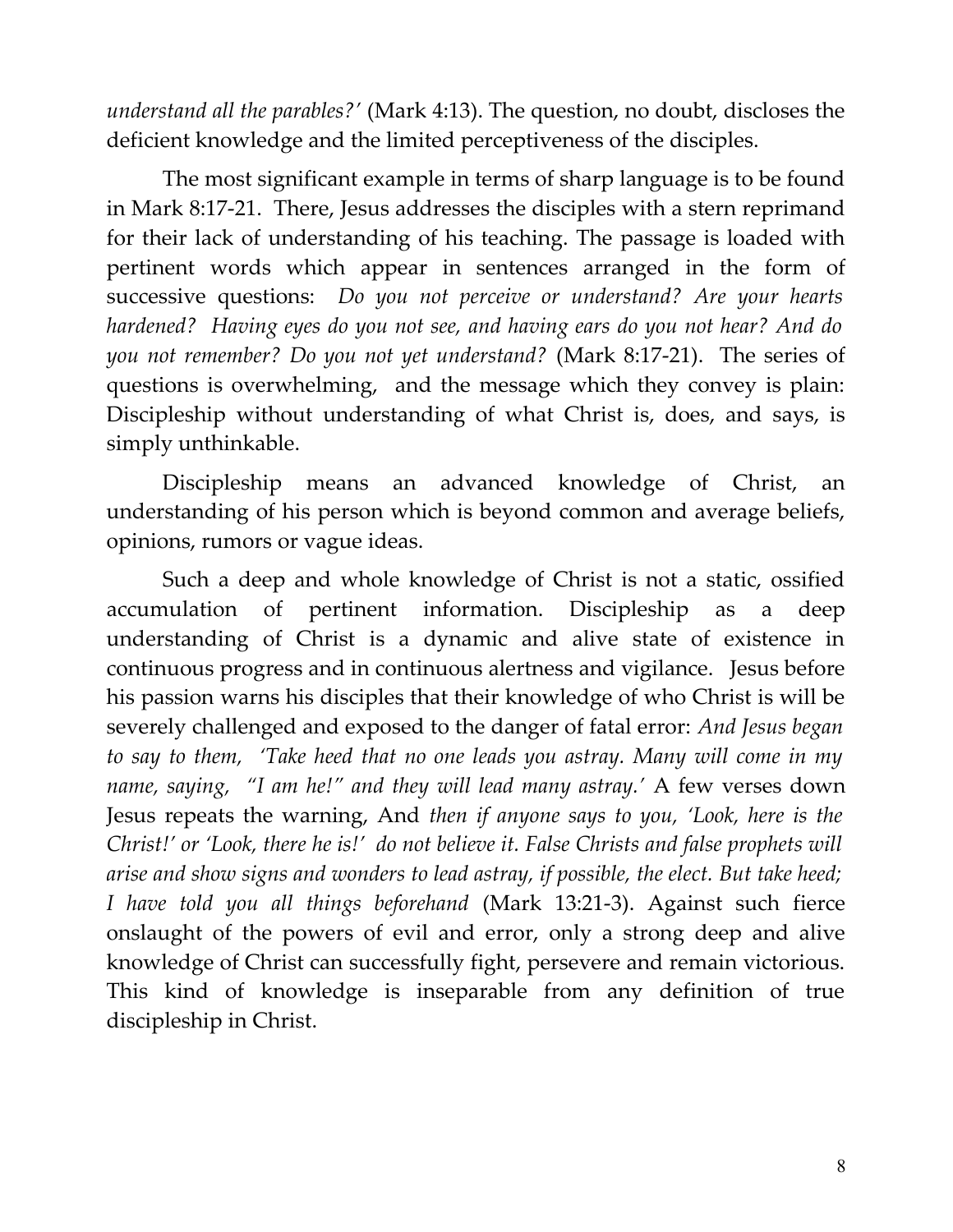### **5. Discipleship as a total offering of one's self**

In this final section of my presentation today, we arrive at the highest point of discipleship described in the Gospel of Mark: discipleship as a total offering of one's self with all the implications that such an offering entails.

Already in the beginning of his gospel, Mark introduces graphically the concept of a discipleship which requires radical existential decisions. In the scene of the call of the first four disciples, he succinctly observes that Simon and Andrew *immediately left their nets and followed him* (i.e. Jesus) (Mark 1:18), and that James and John left *their father Zebedee in the boat with the hired servants, and followed him* (i.e. Jesus) (Mark 1:20). In this case, the four people, called by Jesus to become his disciples, abandon their profession, which was also the means of their living, and their immediate relatives. The same holds true for the call of Levi (Mark 2:14).

The drastic decisions and actions described in Mark 1:18-20 and Mark 2:14 are powerful expressions of what discipleship as total offering of one's self means. The aforementioned passages do not speak explicitly about the first disciples presenting themselves unconditionally to Christ. This idea, however, is unmistakably suggested by the magnitude and the radicality of their action. Profession and close relatives are normally part and parcel of one's self. Leaving them is relinquishing the most cherished and indispensable persons and things in life.

There is no real discipleship in Christ without a decision for a drastic disengagement from people and things extremely dear. When commenting on the episode of the rich man, Jesus leaves no room for doubt. In Peter's assertion that *we have left everything and followed you,* Jesus gives a very encouraging and reassuring answer which speaks about *leaving house or brothers or sisters or mother or father or children or lands for my sake and for the gospel* (Mark 10:29).

With the above solemn statements, preserved faithfully by the evangelist, we are deeply advanced in an understanding of the discipleship as a total offering of one's self. We reach the definitive formulation of the same idea in Mark 8:34-38 in the unique declaration by Jesus*: If anyone would come after me, let him deny himself and take up his cross and follow me. For*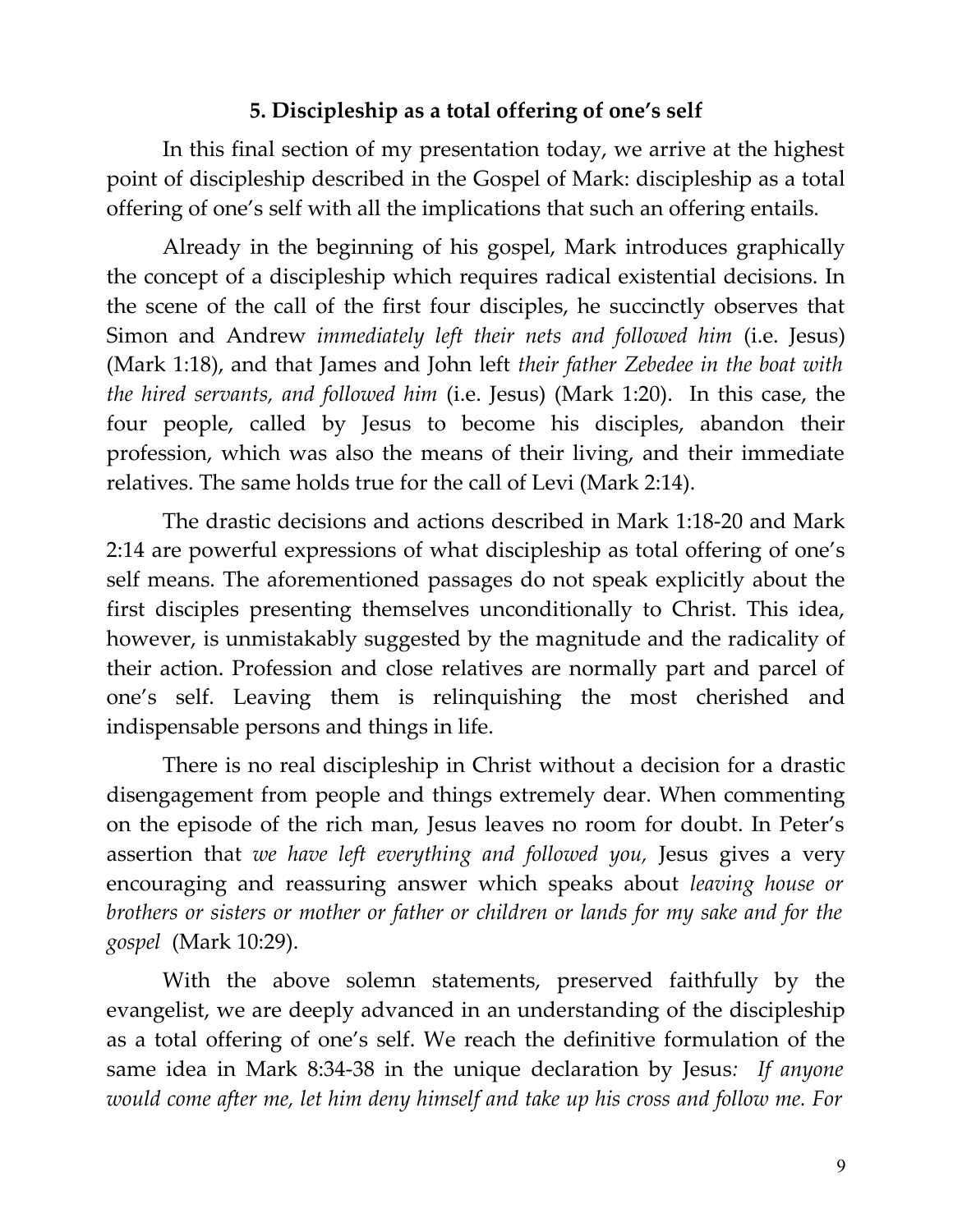*whoever would save his life will lose it; and whoever loses his life for my sake and the gospel's will save it. For what does it profit a man, to gain the whole world and forfeit his life? For what can a man give in return for his life?*

This pericope, regardless of a variety of exegetical options for its particular components, establishes firmly the idea of a radical self-denial and a total offering of one's self to Christ as the true and indispensable mark of genuine discipleship. The extent of offering implied in Mark 8:34-38 reaches the ultimate limit which is death. The faithful disciple of Christ, if he wants to be sincere with his discipleship, must be ready for any self-sacrifice for the sake of Christ, even for a sacrifice of his own life. Here we encounter discipleship at its purest form.

The validating reference for such a radical position is to be found in Jesus himself. As depicted in the Gospel of Mark, Jesus is the archetype of a total offering for the salvation of humankind. The predominance of the idea of the passion in Mark's narrative has to do with such an understanding of Christ. The key phrase in Mark 10:45 says it all: *The Son of man also came not to be served but to serve, and to give his life as a ransom for many*. Offering his own life is a dominant Christological motif in Mark, which in turn becomes a dominant anthropological motif describing a central aspect of discipleship. At the same time the concept of service is emphasized and tied directly to the offering of life. Service and total offering are projected in the center of the scene as inseparable and indispensable characteristics of a discipleship in Christ.

#### **6. Discipleship and priestly Servant Leadership**

The five basic aspects on discipleship according to the Gospel of Mark which we have analyzed relate directly to the priesthood. The association between discipleship and priesthood, priesthood as Servant Leadership, is clear.

1.) Discipleship is a call by Jesus. So is priesthood, since priesthood is, in addition to other qualities, a genuine form of discipleship in Christ. The priest has been called personally by the Lord to follow him, to become his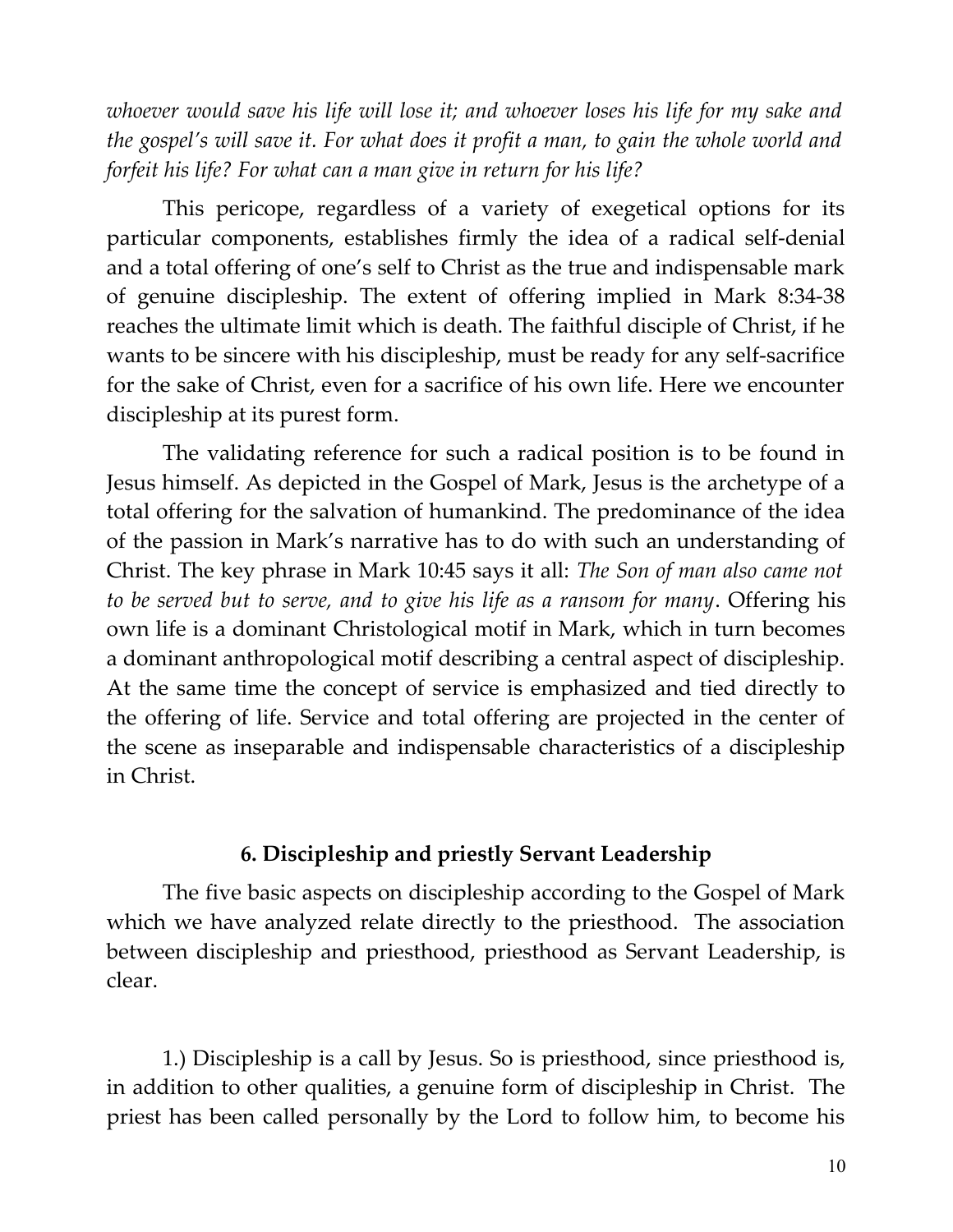disciple and apostle, to follow Him in the path of Servant Leadership established by Jesus (Mark 1:16-16; 1:19-20; 2:13-14). This biblical insight is vital. Whenever and wherever the basic New Testament concept of call by God to discipleship has been forgotten or put aside, the priestly consciousness and quality has deteriorated alarmingly.

2.) Discipleship is a mission and so is priesthood understood in terms of Servant Leadership because of the direct association between the two. This is mission with a twofold assignment: to preach the Gospel of the kingdom of God, and to liberate the human existence from any demonic, evil, or afflicting power (Mark 3:13-19; 6:7-13). Both aspects of such a Godassigned mission as a genuine expression of Servant Leadership should be emphasized because sometimes there is a danger of a "targetless" priesthood, or of a priesthood lost in a confusing non-serving activity.

3.) The nature of discipleship as diakonia opens up another magnificent perspective for the priesthood. Priesthood is service, diakonia both within and without the Church. The priest as a disciple and follower of the Lord has as his first and strongest ambition to excel in serving the people (Mark 9:35; 10:42-44). Thus he becomes a new anthropological model patterned after Christ (Mark 10:45), a new man for whom diakonia is not just one of many human expressions or virtues, but a whole way of life and a superb human achievement. This is true Servant Leadership! The significance of this idea is obvious if one considers the very strong tendencies for an egocentric lifestyle and for self-centered professional goals which are so pervasive in contemporary society.

4.) Discipleship and, consequently, priesthood is a continuous growth in knowing Christ; Christ himself and the fullness of truth revealed by him. The priest as a disciple of Jesus has to walk through a difficult road in order to acquire more and more illumination, in order to come to know better and deeper Christ the Son of God (Mark 8:17-21). The knowledge of Christ is an immense, open universe, the exploration of which should be a daily